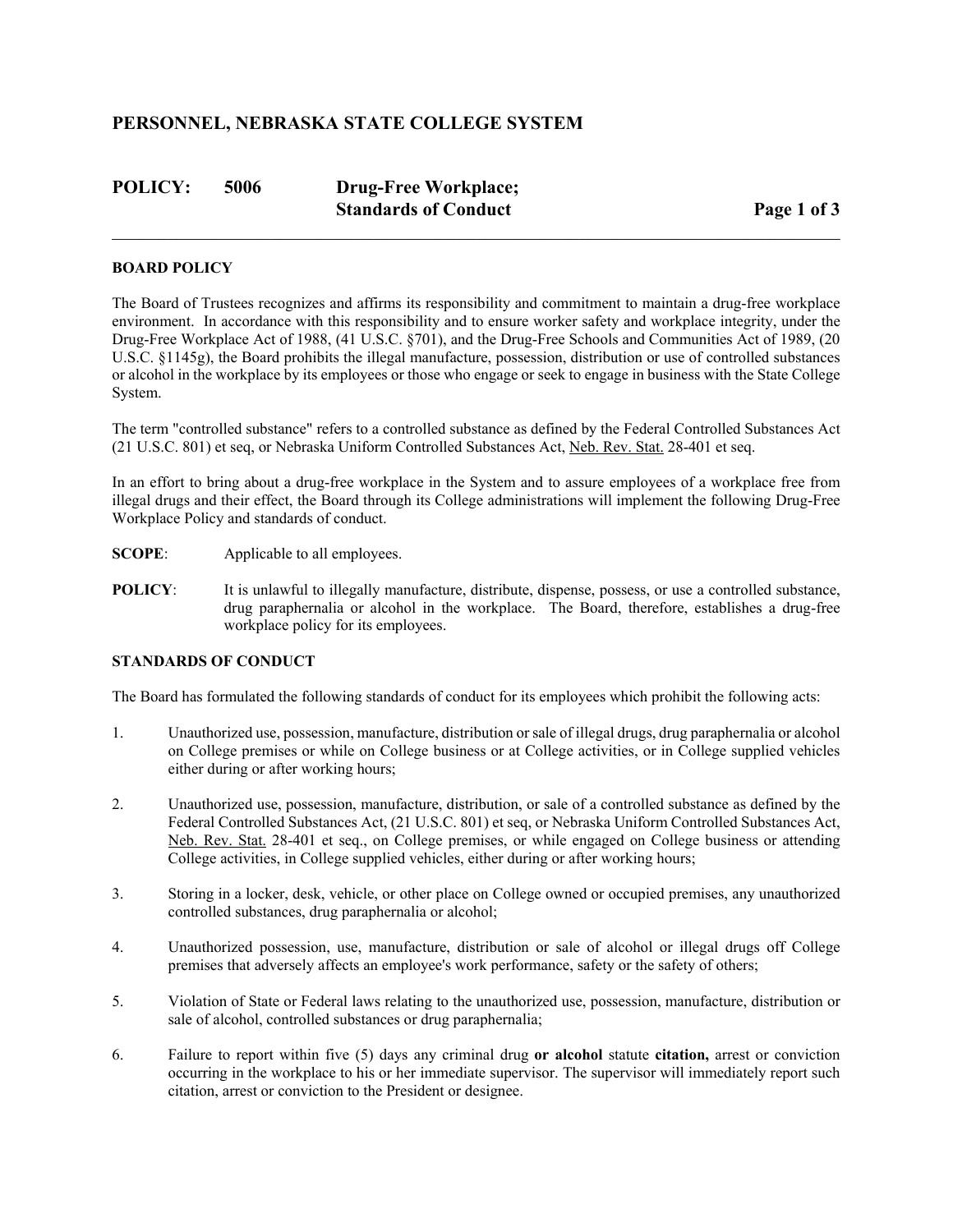## **PERSONNEL, NEBRASKA STATE COLLEGE SYSTEM**

| <b>POLICY:</b> | 5006 | <b>Drug-Free Workplace;</b> |             |
|----------------|------|-----------------------------|-------------|
|                |      | <b>Standards of Conduct</b> | Page 2 of 3 |

7. Notwithstanding the standards stated above, possession and consumption of alcohol may be allowed pursuant to an academic course exception in conjunction with Policy 8035. Under an academic course exception, faculty and students are still required to abide by Board, College, state and federal laws/regulations regarding access to, use, distribution, and consumption of alcohol. No students under the age of twenty-one (21) shall be allowed to register or attend such a course. All alcoholic beverages shall be removed from the classroom or lab at the end of each course session and shall be locked in a secured cupboard with restricted access.

#### **PROCEDURE**

- 1. All employees, including part-time student employees, and each new hire will receive a copy of this policy.
- 2. Each employee will receive a drug abuse awareness form which will state it is unlawful to manufacture, distribute, dispense, possess, or use a controlled substance or alcohol in the workplace unless alcohol is allowed at an event authorized and hosted by the President as outlined in Board Policy 8035 or in conjunction with an academic course. Each employee will sign and date this statement certifying that he or she:
	- A. Understands and will abide by the drug-free workplace policy; and
	- B. Has knowledge of disciplinary actions which may be imposed for violations of the drug-free workplace policy.

The signed and dated statement will be provided to the Human Resources Office and will be permanently maintained in the employee's personnel file.

All employees will receive a copy of this policy at the beginning of each academic year which will serve as the annual notification.

- 3. All current employees will receive drug and alcohol abuse awareness training. New hires will receive the training within the first six (6) months of date of hire. This training shall include:
	- A. A definition of drug and alcohol abuse;
	- B. Information on specific drugs and alcohol and the effects of drug and alcohol abuse;
	- C. Dangers of drug and alcohol abuse in the workplace;
	- D. Availability of counseling and treatment services; and
	- E. Disciplinary actions which may be imposed on employees for violations of this policy.
- 4. If an employee violates the drug free workplace policy, disciplinary action may be imposed according to established Board policy and procedures. Disciplinary action shall include one or more of the following actions:
	- A. Referral to an assistance program for evaluation and assessment to determine the appropriate treatment for rehabilitation; and/or
	- B. Participation in a drug rehabilitation program; and/or
	- C. Termination of employment.